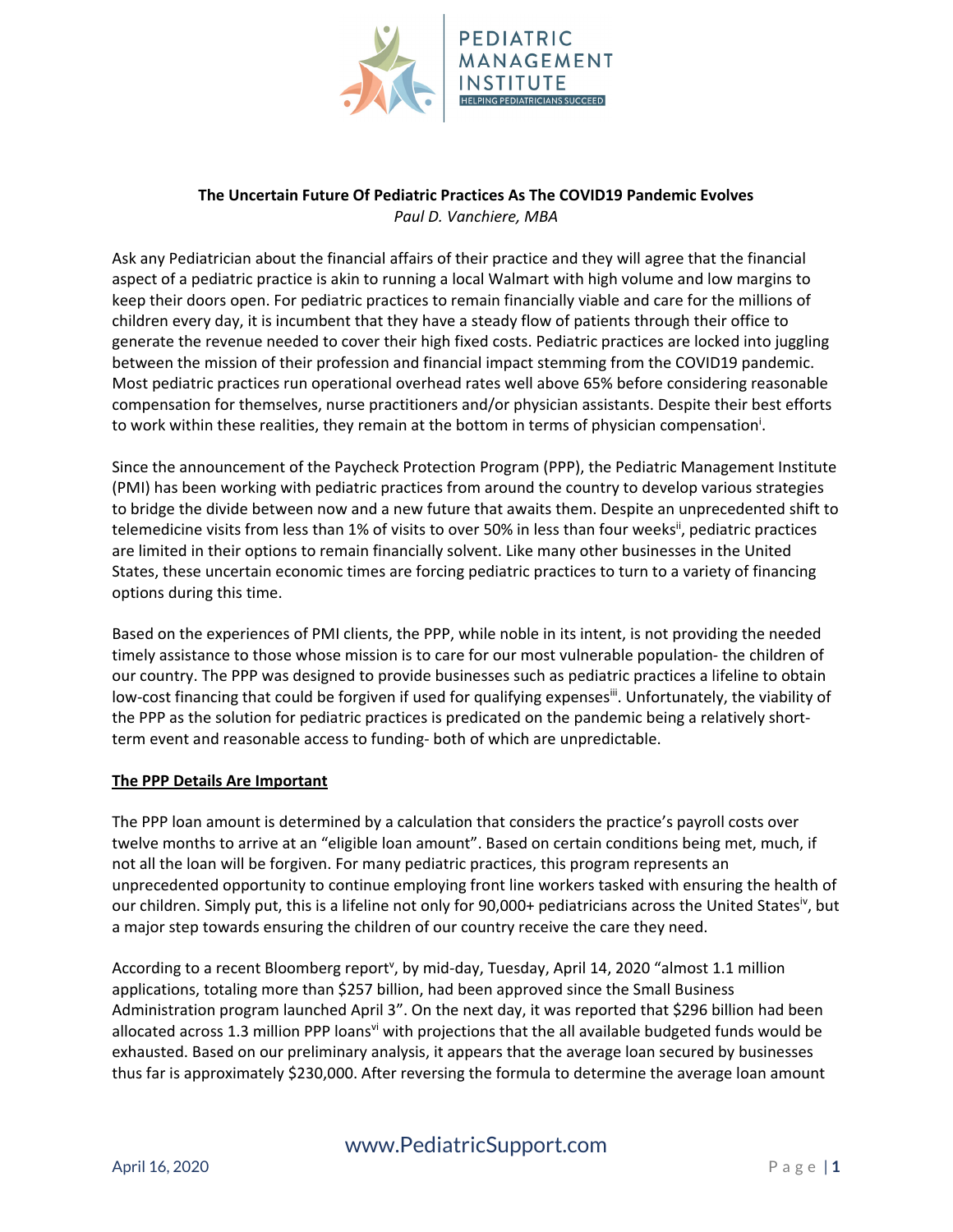

approved, it appears that the average payroll for companies who have the PPP loans approved thus far is approximately \$1.1mm<sup>vii</sup>.

According to census data examining 7 million businesses across the top 33,731 geographic areas across the United States, the average business payroll is approximately \$605,401<sup>viii</sup>.

| Metro Areas Examined | 33,731      |
|----------------------|-------------|
| <b>Businesses</b>    | 7,712,464   |
| <b>Employees</b>     | 119,895,879 |
| Average Salary       | 38,943      |
| Emp/Bus              | 15.55       |
| Per Business Payroll | 605,401     |

Additional analysis of the census data, excluding the top and bottom 10% in terms of average salary, revealed consistent average salary per employee and business size:

| Metro Areas Examined | 26,333      |  |  |  |
|----------------------|-------------|--|--|--|
| <b>Businesses</b>    | 6,200,864   |  |  |  |
| Employees            | 87,603,267  |  |  |  |
| Average Salary       | 36,630<br>S |  |  |  |
| Emp/Bus              | 14.13       |  |  |  |
| Per Business Payroll | 517,499     |  |  |  |

When comparing the estimated payroll size for each approved PPP loan amount with the data from the U.S. Census data, it seems inconsistent with the average business in the United States after generous allowances for the additional expenses permitted to calculate the average PPP loan amount. While refinement of the data to exclude businesses with more than 500 employees is warranted, the noticeable disconnect remains‐ leading many to speculate that the businesses being approved for PPP loans may be larger than your average "small business" the PPP is touted as being provided for.

With regard to pediatric practices, they are unlikely to have \$1.1 million in payroll expenses until they have more than 4-6 providers- suggesting that a large number of pediatric practices may currently be without access to PPP funding. While many pediatric practices with less than four providers have reported to us receiving approval of their PPP loans, thus far it has been anecdotal, at best. Until all relevant data is made publicly available and properly analyzed, confirmation of our initial assessment is not possible. However, given that time is of the essence to properly support the financial viability of pediatric practices, it is important to examine the situation sooner, rather than later.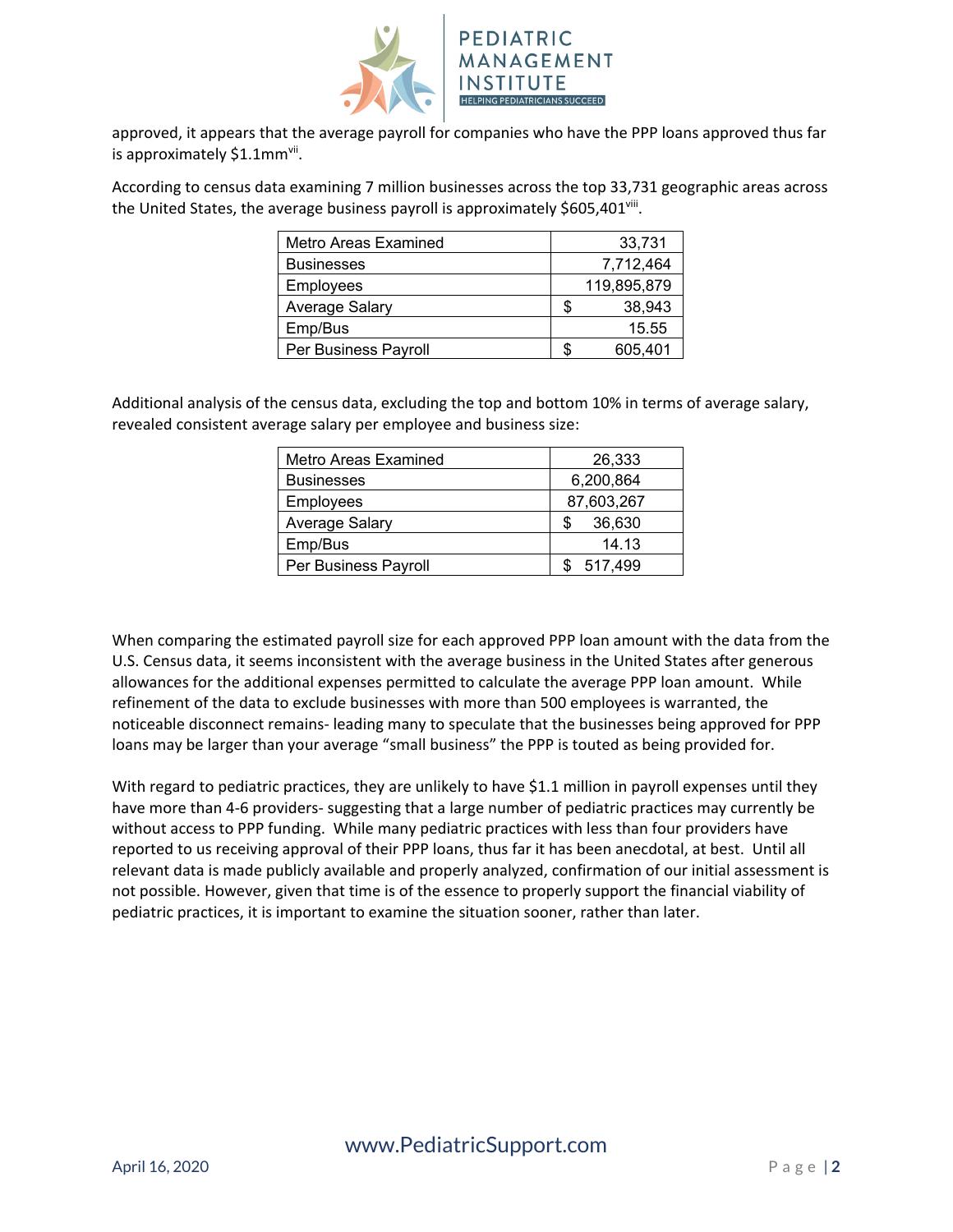

## **What Incentives, If Any, Are At Play?**

According to the U.S Treasury, the lender processing fees are as followed<sup>ix</sup>:

- Five (5) percent for loans of not more than \$350,000;
- Three (3) percent for loans of more than \$350,000 and less than \$2,000,000; and
- One (1) percent for loans of at least \$2,000,000.

An analysis of the lender fees permitted by the SBA to be paid for processing and releasing the funds to the PPP loan recipients is as followed:

| Loan Amount     | 350,000 | 300,000 | 250.000 | 200.000 | 100,000 | Ф | 50,000 |
|-----------------|---------|---------|---------|---------|---------|---|--------|
| Lender Fee (%)  | 5.00%   | 5.00%   | 5.00%   | 5.00%   | 5.00%   |   | 5.00%  |
| Lender Fee (\$) | .500    | 15.000  | 12,500  | 10,000  | 5,000   | Ф | 2.500  |

While the inner workings to process a PPP loan vary according to each lender's internal processes, it is hard to rationalize that a loan for \$350,000 warrants a fee sevenfold more than a loan for \$50,000 given that the U.S. Treasury reports that "the SBA guarantees 100% of the outstanding balance, and that guarantee is backed by the full faith and credit of the United States.". There is no increase in risk to the lenders and it would likely be dubious to claim that larger loans require seven times more resources to provide such services. PMI hypothesizes that smaller businesses may not have the in‐house expertise to properly assemble the requisite documentation to submit for PPP approval—necessitating additional resources being allocated by lenders to help smaller businesses. Based on the experiences of PMI's clients, it seems logical to conclude that the lenders are incentivized to process and approve larger loan requests than smaller loan packages—which jeopardizes smaller businesses and a large cohort of pediatric practices across the United States.

## **Limited Time and Funds**

Most pediatric practices can expect to see services rendered to be fully adjudicated by third-party payors within approximately 35 days. As with most PMI clients, an overwhelming majority of pediatric practices have recently reduced payroll costs in advance of the expected decrease in revenue stream as a result of the COVID19 pandemic. For an overwhelming majority of pediatric practices, revenue is not generated until a provider sees a child in the office. Since state and local government‐mandated social distancing measures, pediatric practices have seen a decrease in in-person visits by 50-70%<sup>x</sup>. As such, many pediatric practices are in imminent danger of irreparable harm to their financial sustainability. Despite the SBA's attempt to overcome the volume of loan applications to process, pediatric practices are running out of time.

Adding insult to injury is the concern related to the funding of the PPP. While \$349 billion has been allocated to the PPP program, it has been reported that over half of such funds have already been earmarked to PPP loans already approved by April 12, 2020. While political differences are preventing additional funding of the PPP at this time, estimates of an additional \$250 billion<sup>xi</sup> may not be enough to help pediatric practices in a timely manner as long as the current lender incentives and operational inefficiencies remain in effect.

# www.PediatricSupport.com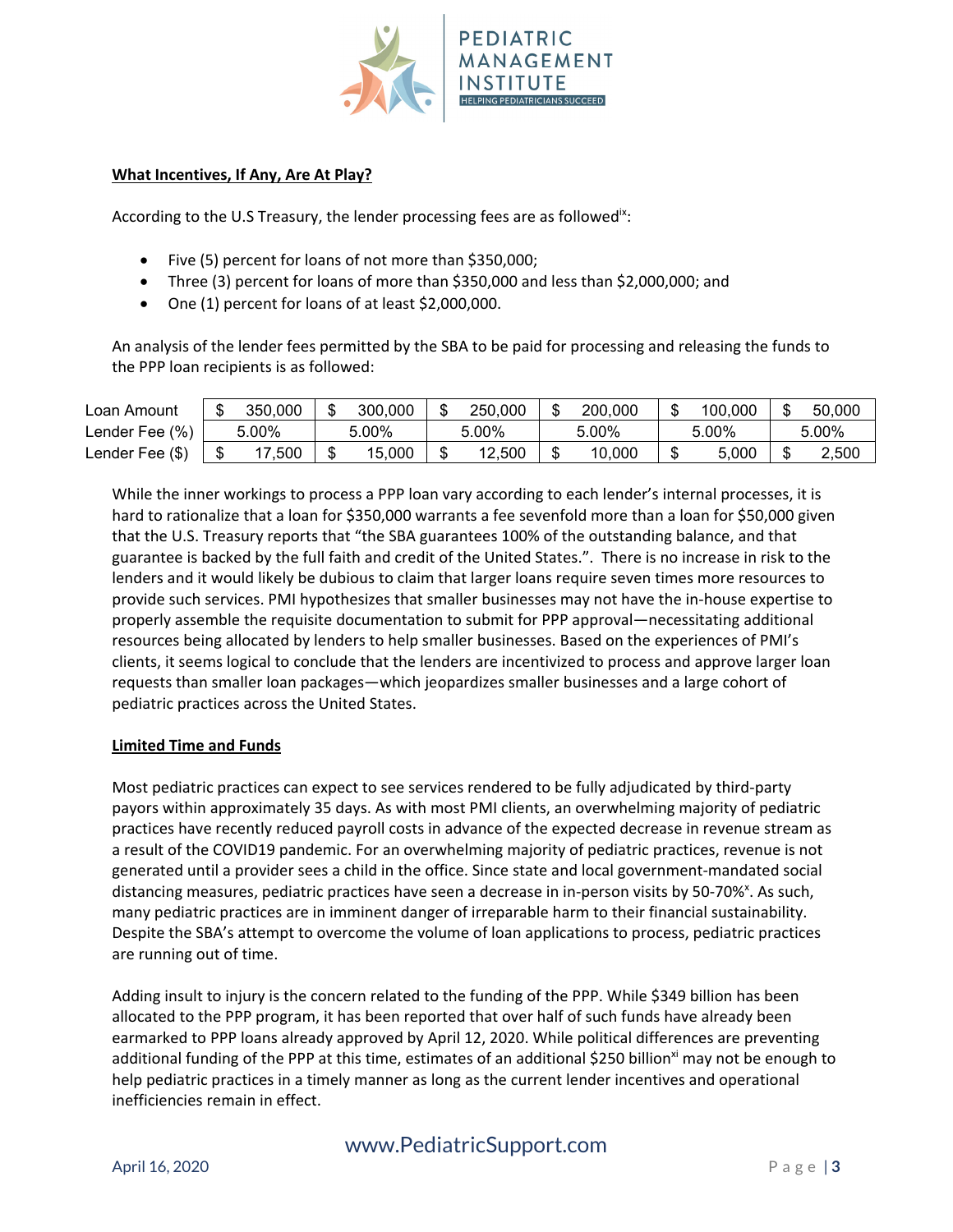

### **Back‐Up Options Are Slow Too**

Many PMI clients submitted applications with the SBA for an Economic Injury Disaster Loan (EIDL) once the program began accepting applications. EIDLs provide conventional financing for Pediatric practices up to \$2 million with low interest rates and payment terms up to 30 years<sup>xii</sup>. As of this writing, the only affirmation PMI clients have received related to EIDLs has been the confirmation number provided after the online submission. Recent phone inquiries with the SBA by PMI clients revealed hold times approaching an hour with no signs of tangible progress related to the processing of such applications.

Given the expected limited funding of the PPP combined with inadequate timing for Pediatric practices to receive such funds from EIDLs, many practices are turning to banks to provide them with necessary credit. While many banks are reported to have increased lines of credit to small businesses<sup>xiii</sup>, there is no way to anticipate whether non‐government backed credit instruments will continue to be expanded (or available) in the future. Given the uncertain economic future of the United States, only time will tell if the banks adjust their terms to reflect increased risks associated with the expected increase in unemployment<sup>xiv</sup>- which would drive up the cost for pediatric practices or simply make obtaining financing much more difficult.

#### **Future Government Provisions**

While The Centers for Medicaid and Medicare Services (CMS) earmarked \$100 billion to provide financial assistance to healthcare entities on top of the previously announced \$34 billion, as of April 12, 2020, only \$30 billion had been released<sup>xy</sup>. The funds being released by CMS are based on Medicare feefor-service reimbursements in 2019—which is not applicable for pediatric practices. Efforts to provide funding for children's hospitals across the United States<sup>xvi</sup>, while admirable in its intent, does not provide hope that pediatric practices will directly receive such financial assistance.

Many of PMI's clients across the country provide care to children via their respective state's Medicaid programs. The percent of Medicaid patients in a practice is usually driven by the local and state economic activity and the pediatrician's willingness to accept below‐market rates to provide care for children in their community. With the loss of 16 million jobs in the previous three weeks<sup>xvii</sup>, it is expected that more pediatricians will be providing care to children through their respective state Medicaid programs as more families lose their private healthcare coverage. If this expectation becomes reality, we expect that the number of pediatricians willing to treat children enrolled in the Medicaid programs will be inadequate.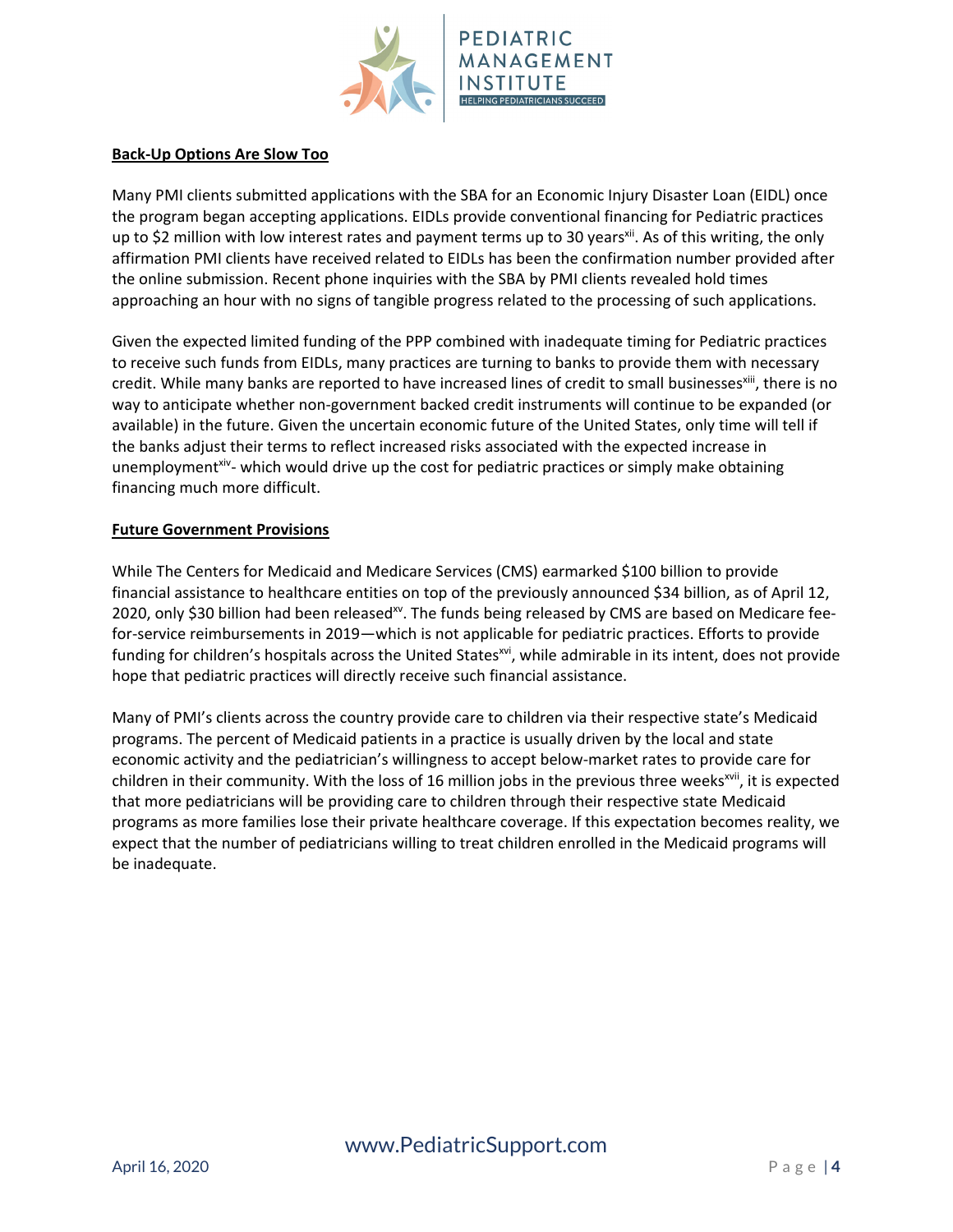

#### **Pediatricians Don't Have Time For Games**

As with every other medical specialty, after a pediatrician provides medical services to a child, they summarize the services provided via a series of billing codes<sup>xviii</sup>. The Current Procedural Terminology (CPT) codes are alphanumeric codes curated by the American Medical Association utilized by Medicare, state Medicaid programs and insurance companies to articulate the services performed during patient encounters. Not only are the CPT codes used for billing purposes, but they are also often relied upon to measure a variety of clinical metrics.

While each CPT code comes with guidelines on how they are to be used, many insurance companies and state Medicaid programs continue to require the use of codes that do not accurately convey the services provided. In fact, many payors provide instructions for pediatric practices to forgo using more appropriate codes that accurately convey the services provided to the patient for a variety of arbitrary reasons. The practice of allowing antiquated CPT codes continued use poses many logistical concerns. For a pediatric practice in a given state, they have to keep track of up to a dozen different combinations of codes just to get paid for the same standard telemedicine visit. The lack of standardization in the utilization of such codes has led to delays in pediatric practices receiving timely payment for essential front‐line services provided during the COVID19 pandemic. Such delays add unneeded complexity to the situation and result in delayed payment(s) for services rendered to children.

Over 45 years ago, federal legislation was implemented under The Employee Retirement Income Security Act of 1974 (ERISA) to provide a framework to ensure minimum standards related to pension plans. Over the years, it has evolved to include framework related to health insurance products offered across multiple states under a single plan<sup>xix</sup>. Unfortunately, ERISA plans have consistently preempted state laws and formulated their own series of guidelines that require fewer coverage requirements than health plans subject to the requirements under the Affordable Care Act (ACA). While the ACA specifies 10 broad areas of coverage required for lives covered under such plans, *large employer group plans and self‐funded plans are not required to comply with the essential benefit requirements.xx*

Because of the exemptions ERISA plans have in place, they are free to exclude themselves from following the American Academy of Pediatrics' "Bright Futures" recommendations for preventative healthcare services for children. Further, some ERISA plans can circumvent the ACA‐mandated provisions such as the requirement to provide coverage for vaccines‐ which then shifts the financial responsibility of such life‐saving options for children onto the families. Additional complexities from ERISA plans as related to the COVID19 pandemic is that health insurance plans subject to the ACA are required to cover any child's telemedicine visits for COVID19‐related illnesses at the same rate as an in‐ office visit while ERISA plans can preempt such state mandates. While the ACA provided a common set of benefits that most health insurance plans are required to cover, ERISA plans are extremely difficult for pediatric practices to manage due to the varied benefit levels‐ often to the detriment of the children's health.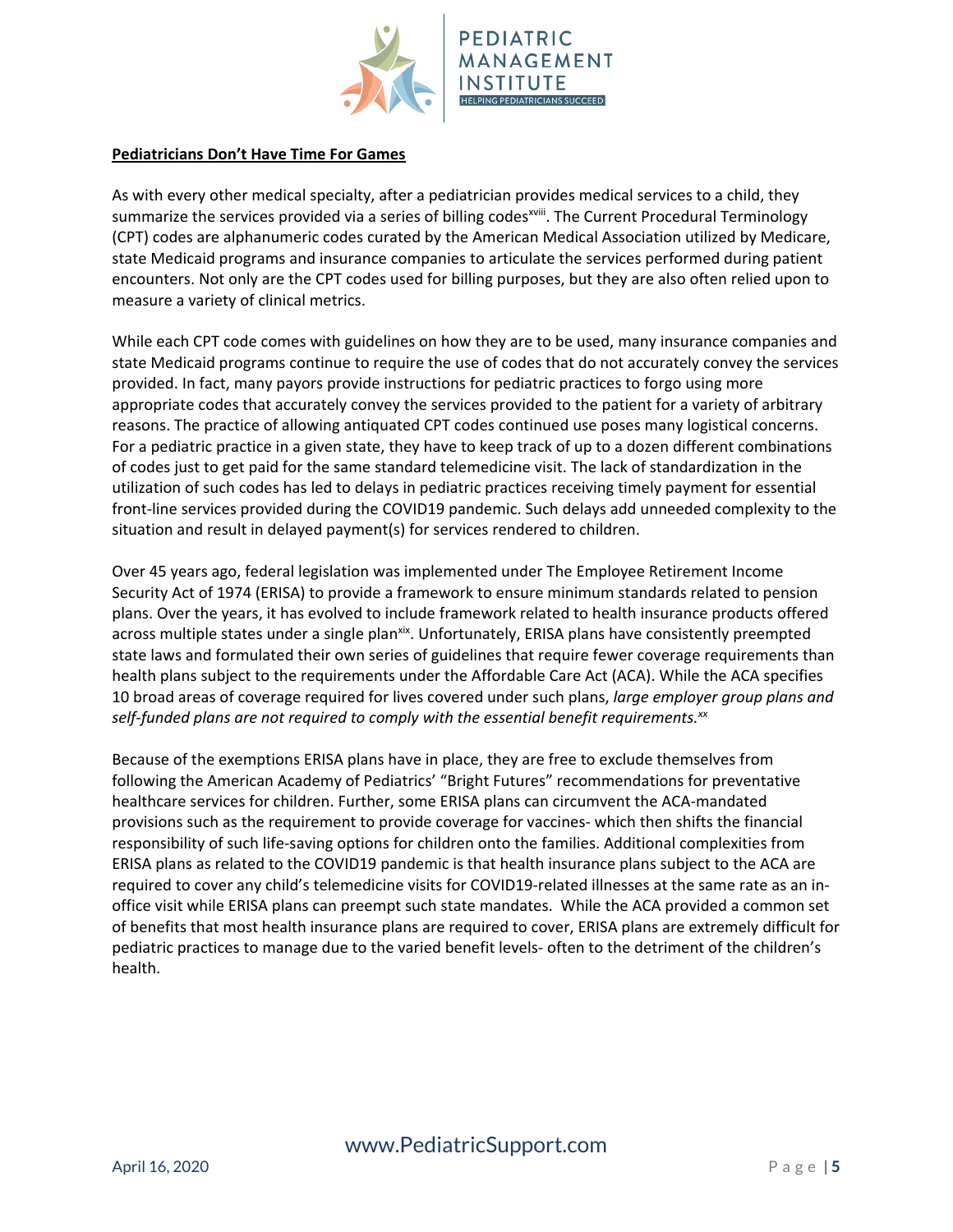

#### **Solutions for Pediatric Practices**

We are already advising pediatricians across the country on how to adhere to sound business principles. Below are four things that the state and federal governments can do to support and protect the guardians of our children's health:

- 1. State Medicaid programs should be given the necessary latitude to provide advance payment of incentive payments historically made to pediatricians based on the number of children assigned to each pediatric practice. Similar to the to advance payments being made to Medicare providers, such payments could be made in a timely manner to provide the infusion of cash pediatric practices need;
- 2. Every state Medicaid program should immediately implement fair payments for all services provided by pediatricians by ensuring that they are paid at least 100% of fee‐for‐service Medicare rates;
- 3. The federal government should immediately resolve delays in the processing of EIDLs being offered by the SBA to ensure the pediatric practices have timely access to low‐cost financing;
- 4. The federal government should immediately implement consistent billing guidelines related to telemedicine visits instead of the continuation of such policies being determined on a state-bystate basis aggravated by each commercial payor's preferences. Further steps should be taken to ensure ERISA plans follow similar guidelines.

#### **About Pediatric Management Institute:**

Pediatric Management Institute is a consulting firm providing an array of financial and operational consulting services exclusively to pediatric practices and organizations. For more information and access to complimentary resources, please visit the following website: www.Pediatricsupport.com.